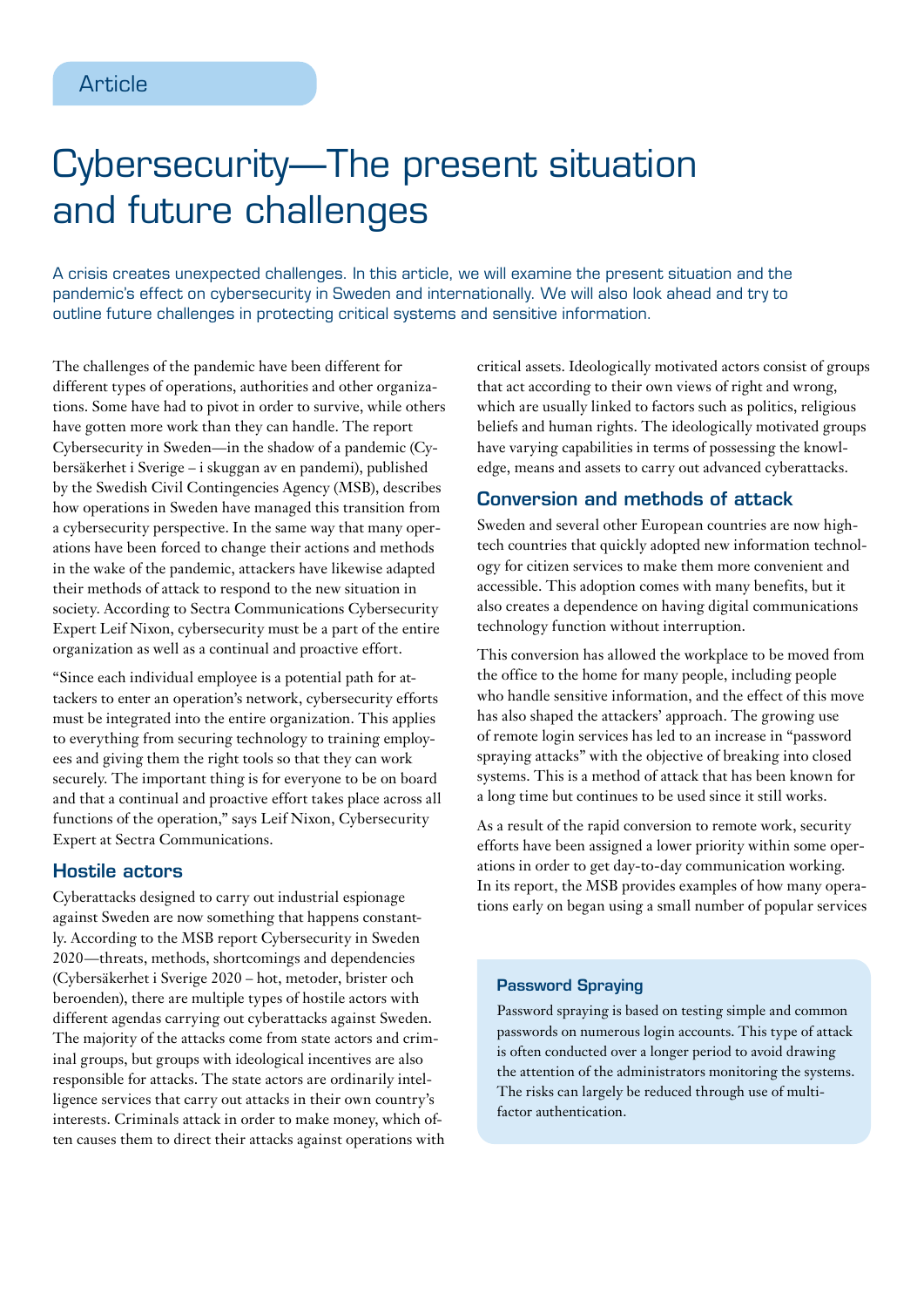

that claimed to have appropriate security features, claims that it turned out they couldn't live up to.

It's easier for an operation to control security when employees are at the office rather than when they connect to the office network from home. At the office there are tools such as network logs and more secure connections that minimizes the risk of infiltration of internal systems. Even business equipment can be exposed to attacks, especially if it is also used for private purposes. Damaging effects can either occur immediately or when they are later brought back to the regular workplace.

In recent years, there has been a global increase in attacks on critical infrastructure operations, both regarding private companies and authorities. The amount of attacks has increased and the average ransom requested for ransomware attacks has more than quadrupled in the last two years. In 2021, Colonial Pipeline, which owns the largest oil pipeline in the US, was subject to a ransomware cyberattack that cut off their deliveries for six days even though the company paid the requested ransom.

#### **Ransomware**

Ransomware, extortion software, is a method that is increasingly being used by attackers today. The method is based on encrypting data and essential information that an operation depends on to operate normally. The attackers then offer to restore access in exchange for a ransom and threaten to leak sensitive information to the public if the ransom is not paid. Today, ransomware is a multibillion-dollar industry around the world and is viewed in many countries as a matter of national security. Unfortunately, many parties that suffer an attack and agree to pay the ransom are usually attacked again sometime in the future.

## Future challenges

The present situation has primarily been shaped by digitalization and technological advances, which have accelerated in recent years—accompanied by demands from an increasingly technically demanding environment. Today, the society depends on having digital solutions for applications such as production, information and communication function without interruption. It will become even more important for countries and government authorities to develop clear legal requirements and regulations that help operations protect sensitive information and infrastructure. As the number of hostile actors increases and the attacks get more advanced, it is vital for these operations to make it a priority to conduct methodical and continuous security risk management. In a changing world where both workplaces and communication technologies are evolving, security must be integrated with accessibility.

Cybersecurity is based on different capabilities—namely, detection and protection—that must be balanced to provide the most complete protection possible. It is not enough to focus on the protection capabilities and forget to integrate detection capabilities into the security work. According to the MSB report Cybersecurity in Sweden 2020—recommended security measures (Cybersäkerhet i Sverige 2020 – rekommenderade säkerhetsåtgärder), organizations within government authorities, municipalities and regions ought to introduce some type of function to detect cyberattacks. One recommended measure stated in the report is for organizations to implement a Security Operations Center (SOC). An SOC uses both automated and manual methods to analyze log data and monitor networks in order to detect anomalies in the system. If such a detection capability is not established, for example with an SOC, attackers may be able to hide their existence in critical systems, and undesirable activities may be able to take place without detection. In many cases, cyberattacks are not discovered until they have a tangible impact on day-to-day operations.